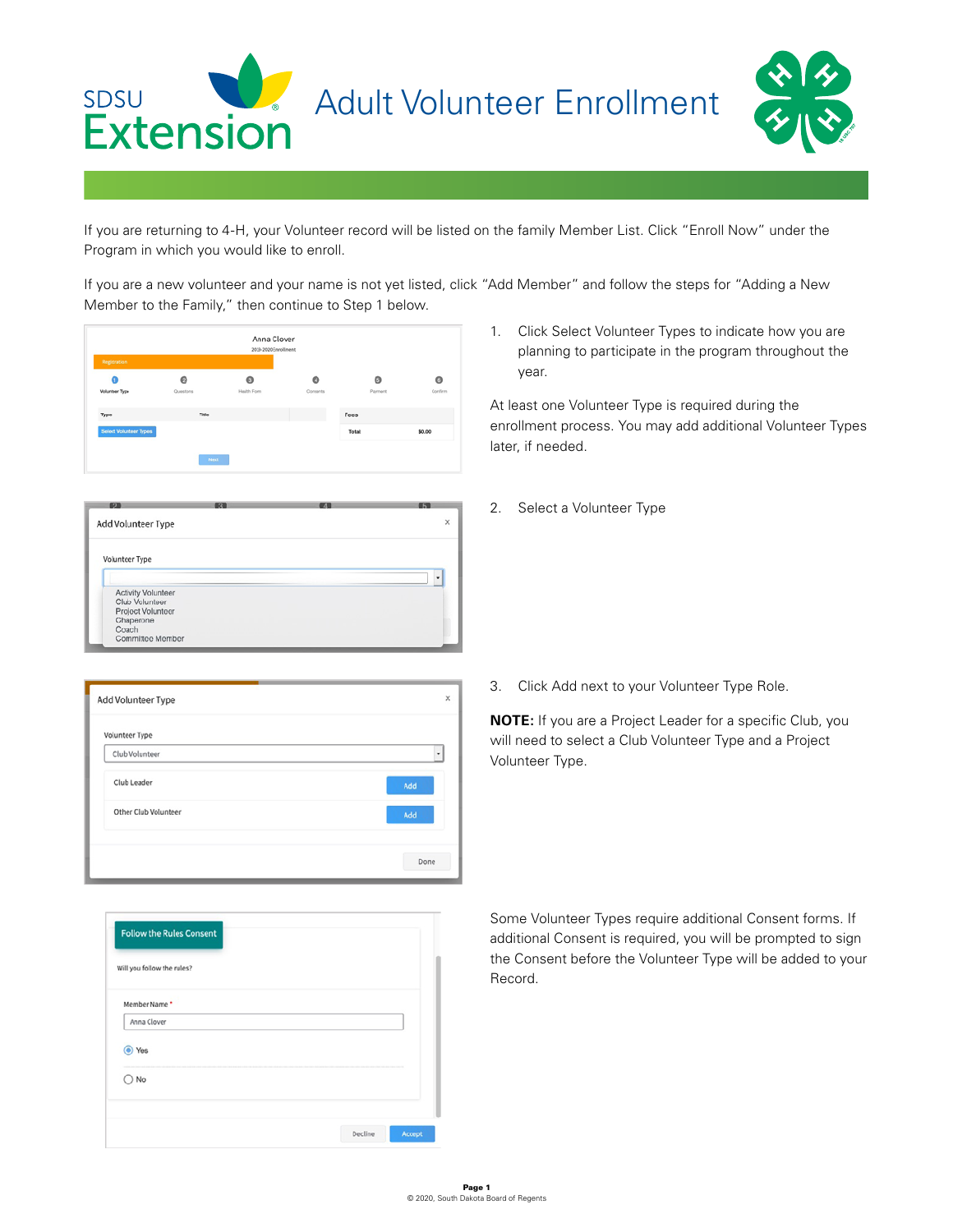| a                     | $\bullet$ | $\bullet$          | O         | $\bullet$   | $\circ$  | $\boldsymbol{\Omega}$ | $\bullet$ |
|-----------------------|-----------|--------------------|-----------|-------------|----------|-----------------------|-----------|
| <b>Volunteer Type</b> | Clubs     | Projects           | Questions | Health Form | Consents | Payment               | Confirm   |
| Type                  |           | Title              |           |             | Fees     |                       |           |
| Club Volunteer        |           | <b>Club Leader</b> |           | ŭ           | Total:   |                       | \$0.00    |
| Project Volunteer     |           | Project Leader     |           | ŭ           |          |                       |           |
| Chaperone             |           | Chaperone          |           | Ė           |          |                       |           |

| Registration               |            |                       | 2019-2020 Enrollment |                          |                     |              |                    |
|----------------------------|------------|-----------------------|----------------------|--------------------------|---------------------|--------------|--------------------|
| a<br><b>Volunteer Type</b> | ໑<br>Clubs | $\bullet$<br>Projects | o<br>Questions       | $\bullet$<br>Health Form | $\circ$<br>Conserts | െ<br>Payment | $\circ$<br>Confirm |
| Primary                    | Club       | Type                  | County               |                          | Fees                |              |                    |
| <b>Select Clubs</b>        |            |                       |                      |                          | Total:              |              | \$0.00             |

| County*                               |     |
|---------------------------------------|-----|
| Bowie                                 |     |
| Volunteer Type *                      |     |
| Club Leader                           | ٠   |
| 4-H Livestock Booster Club            | Add |
| 4-H Shooting Sports Project - Archery | Add |
| 4-H Shooting Sports Project - Pistol  | Add |
| 4-H Shooting Sports Project - Rifle   | Add |
| 4-H Shooting Sports Project - Shotgun | Add |
| 4-H Support Foundation                | Add |
| 4-H Veterinary Science Project        | Add |
| Bowie County 4-H                      | Add |
| <b>Bowie County Horse Club</b>        | Add |
| CLOSED DeKalb 4-H Club                | Add |

| <b>Registration</b>   |           |                        | Anna Clover<br>2019-2020 Enrollment |             |          |         |         |
|-----------------------|-----------|------------------------|-------------------------------------|-------------|----------|---------|---------|
| a                     | $\bullet$ | n                      | $\circ$                             | o           | $\circ$  | ๑       | $\circ$ |
| <b>Volunteer Type</b> | Clubs     | Projects               | Questions                           | Health Form | Consents | Payment | Contin  |
|                       |           | Projects               |                                     |             | Fees     |         |         |
|                       |           |                        |                                     |             | Total:   |         | \$0.00  |
|                       |           | <b>Select Projects</b> |                                     |             |          |         |         |
|                       |           |                        |                                     |             |          |         |         |
|                       |           |                        |                                     |             |          |         |         |
|                       |           |                        |                                     |             |          |         |         |
|                       |           |                        |                                     |             |          |         |         |
|                       |           | Back<br>Next           |                                     |             |          |         |         |

- 4. Repeat steps 1-4 for each Volunteer type that you would like to participate as.
- 5. Click the small trash can icon to remove any Volunteer Types.
- 6. Click Next.
- 7. If you have selected a Club Volunteer Type, click "Select Clubs" to choose the Clubs with which you would like to Volunteer.

**NOTE:** If you did not select a Club Volunteer Type, you will not see this screen.

- 8. Select the County, Club and Volunteer type that corresponds with the Club in which you would like to participate.
- 9. Click Add next to the Club.
- 10. Repeat steps 8-10 for each Club in which you would like to participate.

11. If you have selected to participate as a Project leader, you will be prompted to select a Project. Click Select Projects.

**NOTE:** If you did not select a Project Volunteer Type, you will not see this screen.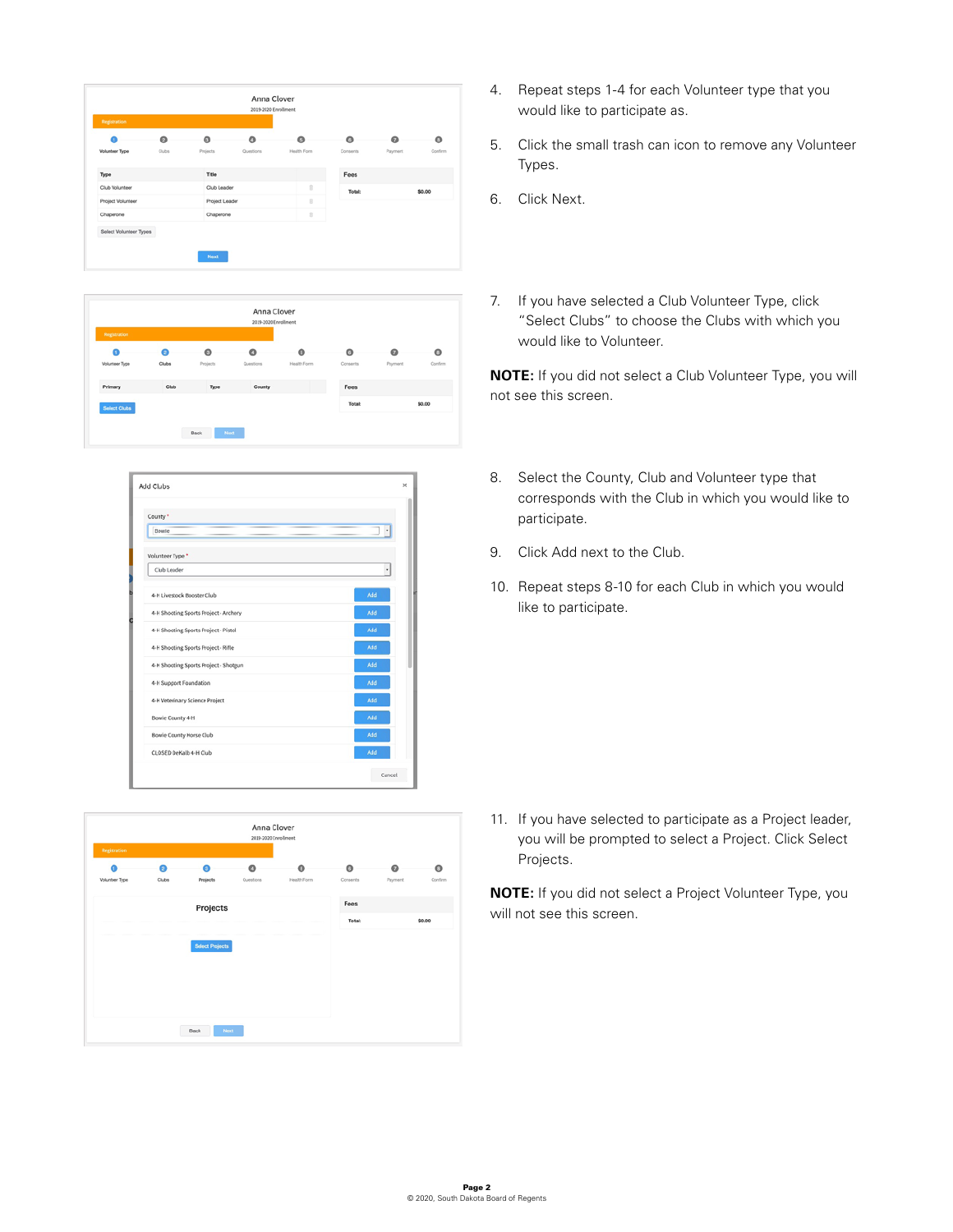| $^\ast$ |
|---------|
|         |
| ٠       |
|         |
| Add     |
| Add     |
|         |
| Done    |
|         |

- Member Name \* Anna **O** Lots of textLots of text \* Decline Accept  $\ddot{\mathbf{o}}$ Ō Ō  $\bullet$ Ō  $\circ$  $\ddot{\mathbf{0}}$  $\ddot{\text{o}}$  $\sim$
- Fees Questions Saving, Test.
- Volunteer Reference Letter PDF No File Uploaded **b** Upload



- 12. Select Club if you are a project leader for a specific Club, and select the Club. Then select the Project Volunteer Type that best describes your involvement.
- 13. If you are a Project Volunteer for the entire County associated with your Family Profile, select County.
- 14. Click Add next to the Project that you will be working with.

Some projects require additional Consents in order to participate. If an additional Consent is needed, you will be prompted to enter your signature and acceptance before the Project will be added to your record.

- 15. Click Show Questions.
- 16. Complete the Questions section.
- 17. When you are finished, click the Next button.

**NOTE:** Any questions with a red asterisk (\*) are required. Questions may vary by Institution.

Your Institution may also require you to upload pictures or documents with your enrollment.

Click the Upload button to select a file to upload.

- 18. If your Institution requires a Health Form, complete the Health Information and Consent.
- 19. Click the Next button at the bottom of the page.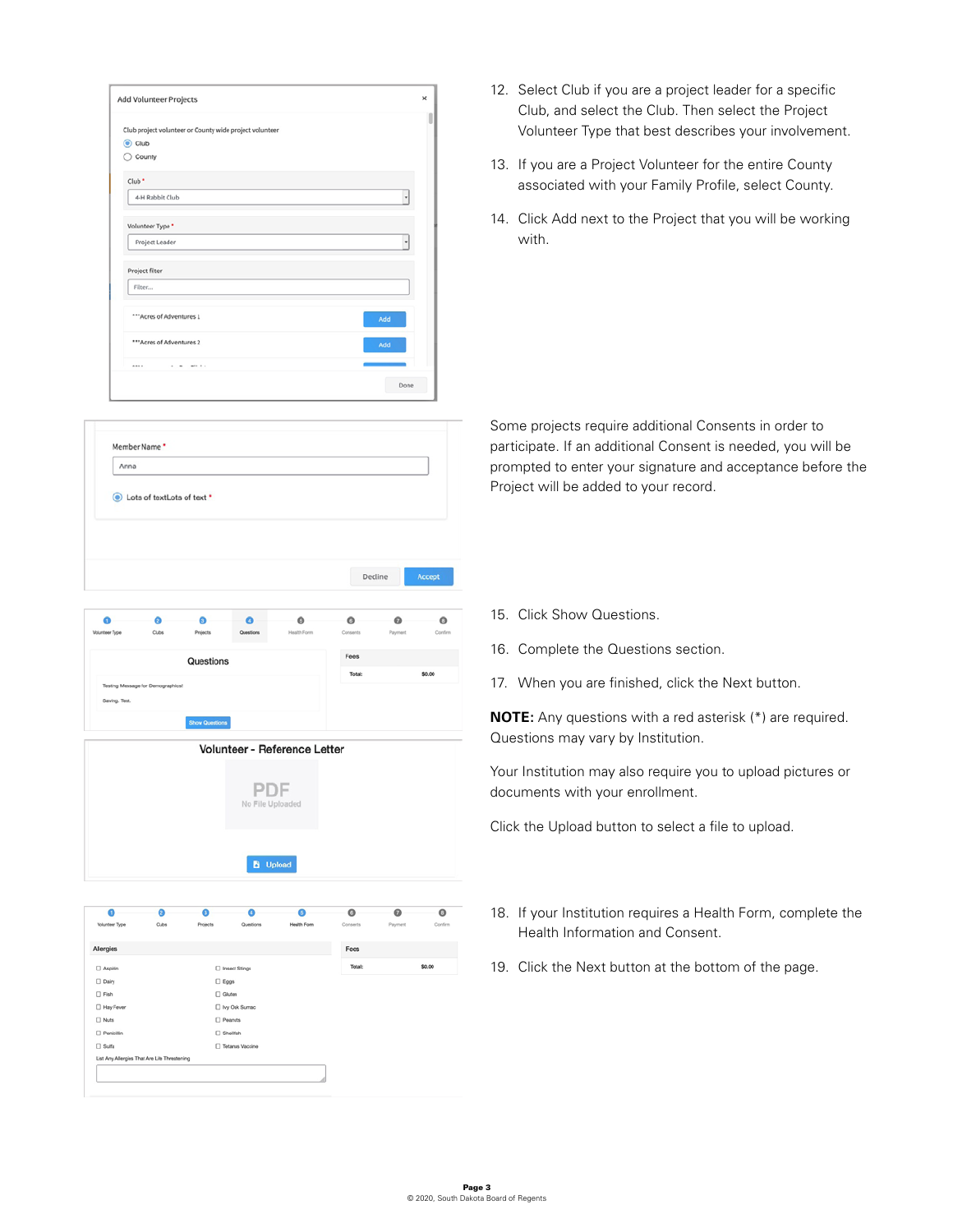| Select a Card                   |                 | Fees                                             |         |
|---------------------------------|-----------------|--------------------------------------------------|---------|
| Or                              |                 | University of Maryland -<br>Youth Enrollment Fee | \$10.00 |
| Add New Card                    |                 | Total:                                           | \$10.00 |
| Cardholder Name                 |                 |                                                  |         |
| Card Number                     |                 |                                                  |         |
| Expiration Month<br>Year        | WO) noitebility |                                                  |         |
| $\cdot$<br>01 - January<br>2020 | $\cdot$         |                                                  |         |
| Add Credit Card                 |                 |                                                  |         |
|                                 |                 |                                                  |         |
|                                 |                 |                                                  |         |
| <b>Terms of Payment</b>         |                 |                                                  |         |
|                                 |                 |                                                  |         |
|                                 |                 |                                                  |         |
| (c) Agree                       |                 |                                                  |         |
|                                 |                 |                                                  |         |
|                                 |                 |                                                  |         |
|                                 |                 |                                                  |         |

Anna Clover  $\bullet$  $\bullet$  $\bullet$  $\circ$  $\bullet$  $\bullet$ Clubs No Payment Necessary, all set! Back Nast



| ib | Confirm Submission                                                                                                                                                                                                                   | × |
|----|--------------------------------------------------------------------------------------------------------------------------------------------------------------------------------------------------------------------------------------|---|
| Ħ  | Are you sure you want to continue? Once you complete this step you're application will be submitted and<br>you will no longer be able to go back. You must still complete the following steps in order to be an Active<br>Volunteer. |   |
|    | Confirm<br>Cancel                                                                                                                                                                                                                    |   |

- 20. Complete the Consents required for your Institution.
- 21. Click Next at the bottom of the page.
- 22. If payment is necessary, enter the Credit Card number or select an existing card.
- 23. Complete the Terms of Payment.
- 24. Click Next.

25. If payment is not necessary, click the Next button.

26. Click Submit.

27. In some states, additional information (Screening and Training) is required for Adult Volunteers. Click Confirm to continue to any additional steps.

The additional steps may be completed at any time and in any order.